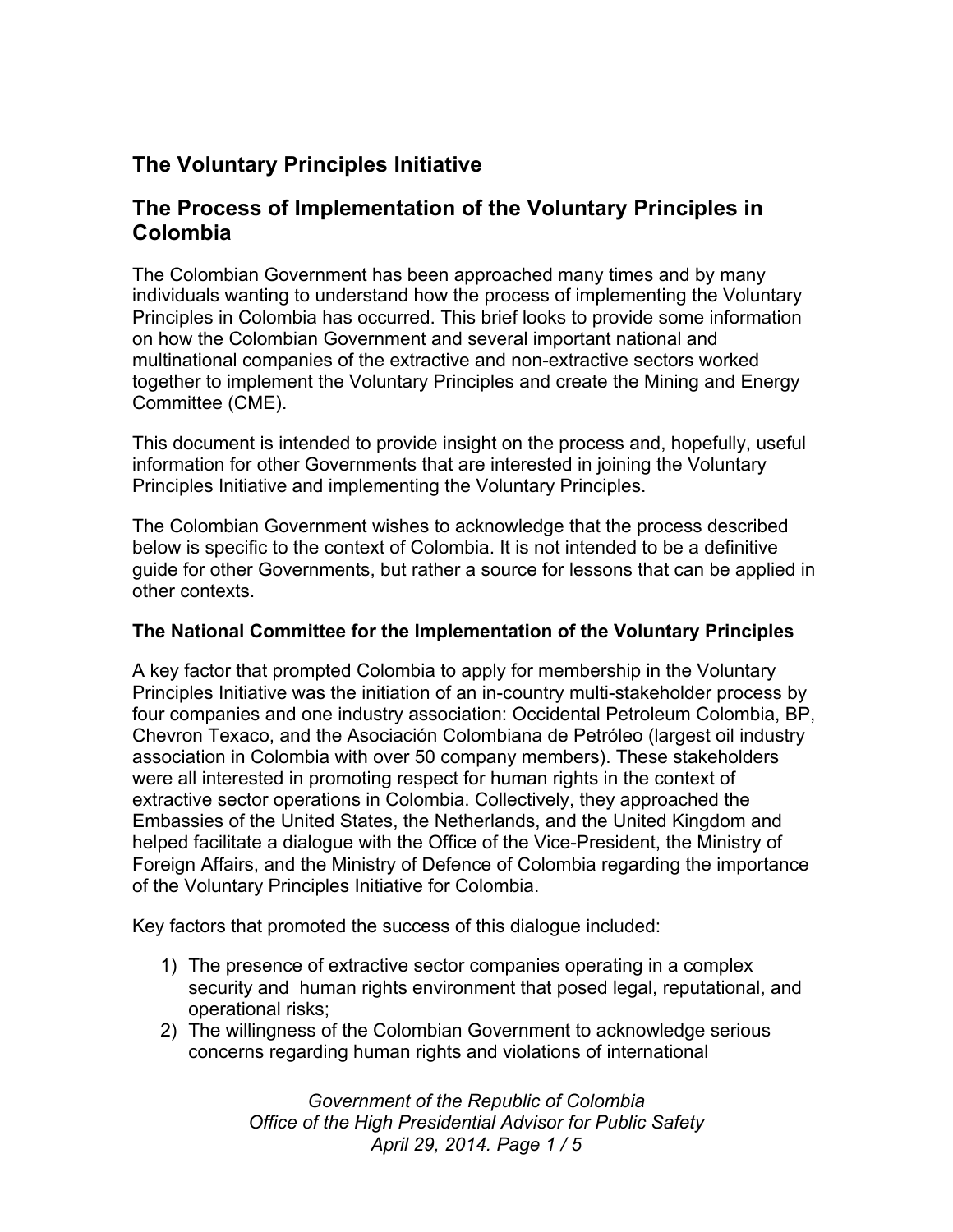humanitarian law ("IHL") in the country;

- 3) The perception on behalf of key stakeholders that the Voluntary Principles provided a useful framework by which to manage extractive sector activities in a complex security and human rights environment; and
- 4) 4) The presence of a "champion" for the Voluntary Principles within the Colombian Government, Vice-President Francisco Santos.

At the conclusion of the dialogue, the Government of Colombia committed to analyse how implementation of the Voluntary Principles could be promoted in Colombia. This commitment was the basis of the creation of the "National Committee for the Implementation of the Voluntary Principles" on September 22, 2003.

As the National Committee undertook an analysis of Voluntary Principles implementation in Colombia, they made several important discoveries:

- 1) International extractive sector companies, including several Participants in the Voluntary Principles Initiative, were already implementing the Voluntary Principles in Colombia;
- 2) Several national extractive sector companies that were not Participants in the Voluntary Principles Initiative, were also implementing the Voluntary Principles in Colombia; and
- 3) National extractive and non-extractive companies that were not familiar with the Voluntary Principles were interested in implementing the Principles in Colombia and in joining the National Committee.

#### **Application for Membership to the Voluntary Principles Initiative**

Since the creation of the Committee for the Implementation of the Voluntary Principles, the Colombian Government was interested in applying for membership to the Voluntary Principles Initiative. However, at that time there were concerns with regards to Colombia's level of protection and promotion of human rights from the NGO Pillar within the Initiative.

The Colombian Government decided, therefore, not to apply at that time, but in 2006 and 2007 the Initiative started noticing how much work had been done in Colombia and the fact that the CME members had positive and concrete results. The Colombian Government and the CME started attending plenaries and by 2009 the perception of the NGO Pillar regarding Colombia's commitment to human rights had changed.

In 2009 by decision of Vice-President Francisco Santos and with the support of the Ministry of Foreign Affairs the Government of Colombia applied as an Engaged Government to the Initiative.

> *Government of the Republic of Colombia Office of the High Presidential Advisor for Public Safety April 29, 2014. Page 2 / 5*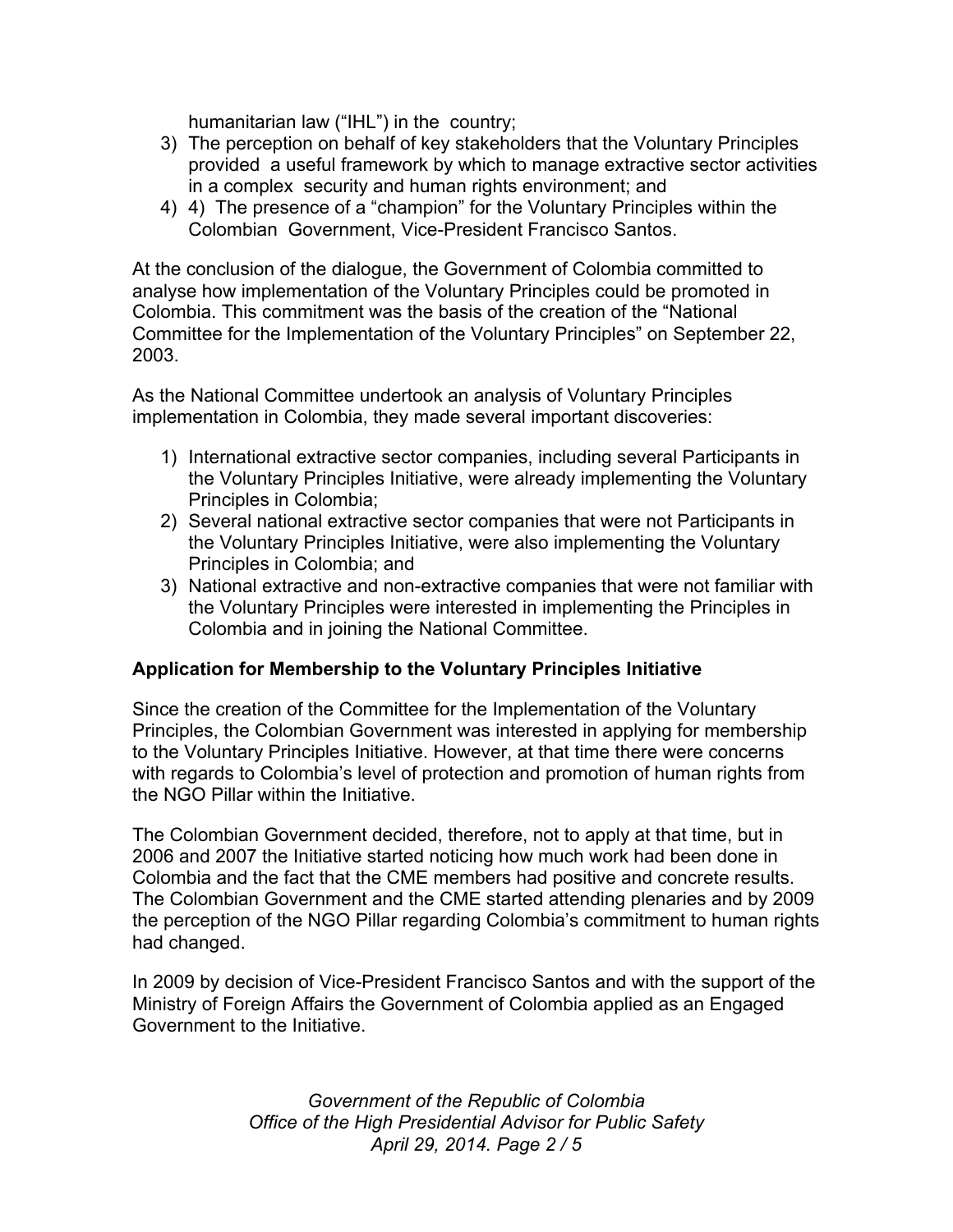Once it became an Engaged Government, the Ministry of Defence, the Ministry of Foreign Affairs and the Office of the President and Vice-President of Colombia worked to draft a National Implementation Plan with the help of the Mining and Energy Committee (CME) members, including the Civil Society Organizations the CME was working with.

The goal of the National Implementation Plan was to work in three fronts:

- 1) Promotion and implementation of the Voluntary Principles on a national level, which included reinforcing training on Human Rights, International Humanitarian Law and the Voluntary Principles for members of the armed forces and Defence Sector, and the national Government agencies members of the CME;
- 2) Implementation of the Voluntary Principles, with the goal to strengthen the Mining and Energy Committee; and
- 3) Promotion of the Voluntary Principles through the Ministry of Foreign Affairs in regional forums such as the Organization of American States or Mercosur, and bilateral meetings with other Governments, and through a second international workshop on the Voluntary Principles.

### **The Mining and Energy Committee – CME**

 

In 2008 the National Committee was renamed the Mining and Energy Committee (CME). At that time CME membership expanded to include the National Human Rights and IHL Program; the High Command of the Military Forces and Colombian Army; the National Police; and the Office for the Supervision of Private Security.

The CME is a Colombia-based multi-stakeholder forum that studies, debates, and makes recommendations on best practices concerning security-related human rights issues<sup>1</sup>, and provides a forum for dialogue between companies, the Colombian Government, embassies and Civil Society Organizations (CSOs) regarding human rights abuses in the extractive and non-extractive industry. Participants in the CME include eight Colombian Government agencies, national and international oil companies, and four Voluntary Principle Governments with embassies in Colombia. The CME obtains funding through annual fee payments made by company members and grants provided by the U.S. Government, the Netherlands, the United Kingdom and Norway.

The CME is organized in a manner very similar to the Voluntary Principles Initiative. It is composed of a Plenary, and a Steering Committee represented by two Colombian Government agency officials, four company officials from each

*Government of the Republic of Colombia Office of the High Presidential Advisor for Public Safety April 29, 2014. Page 3 / 5*

 $1$  The CME's recommendations are public and are meant to be used by companies in any sector. For more information on CME's recommendations, please go to: www.CMEColombia.co/en/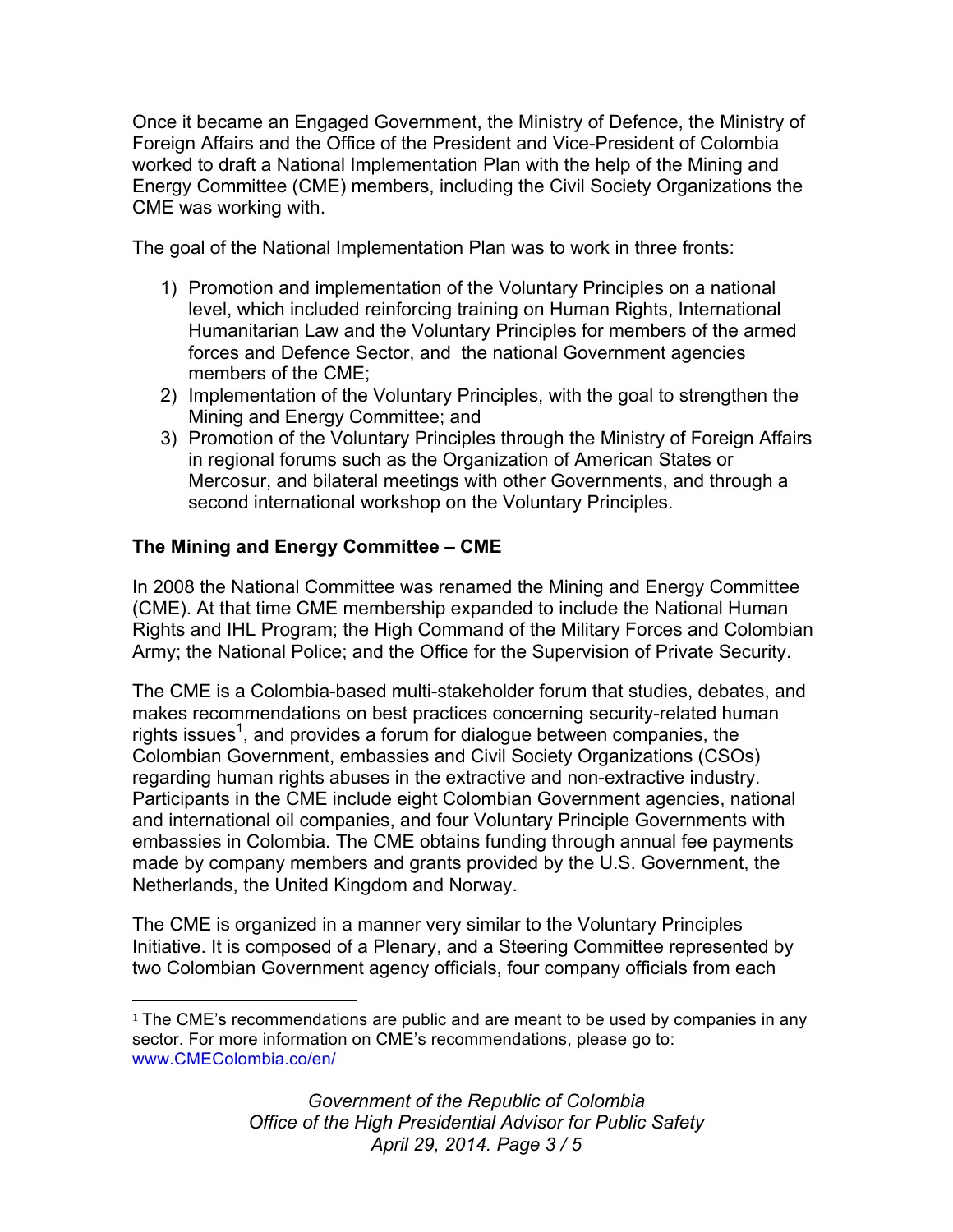sector represented in the CME (oil and gas, mining, and energy<sup>2</sup>), and one representative from the Asociación Colombiana de Petróleo.

The CME has several working groups charged with producing recommendations based on the needs of the CME members. For example, the CME has a Working Group for the Verification Mechanism, which is working to produce a mechanism that will allow the CME to determine if and how its members are implementing its recommendations. The CME also has a Working Group on Companies and Public Security Forces, which is working with the defence sector to institutionalize risk assessment. In 2012, this Working Group developed a recommendation on how CME members could contribute to the Ministry of Defence's Human Rights and International Humanitarian Law Public Policy which which includes training public security forces on human rights and IHL, operational discipline, defence, attention to vulnerable groups and cooperation, and makes a commitmment with the Voluntary Principles. Similarly, the Contractors Working Group has developed practical tools for companies in managing private security, through the translation of the Voluntary Principles into concrete on-the-ground actions that are specific to the Colombia context. The Contractors Working Group is also working to promote understanding of the connections between Voluntary Principles implementation and standards like the International Code of Conduct for Private Security Contractors (ICoC).

At the time of the CME's transformation in 2008, its members started to engage more directly with CSOs. Fundación Ideas para la Paz (which served as CME technical secretariat for 2 years) and International Alert have been observers to CME since  $2005<sup>3</sup>$ . Since that time, more CSOs have been invited to participate in the CME's creation of recommendations. The CME is currently studying how to grow and strengthen its relationship with CSOs.

In 2005 three companies, Oxy Colombia, Ecopetrol and Cerrejon Coal, began working with International Alert to analyze how they could improve their implementation of the Voluntary Principles. Due to this engagement, International Alert created a set of indicators to measure Voluntary Principles implementation on-the-ground in Colombia for the CME, as official indicators to measure implementation. The indicators were refined in 2010 and the second set was successfully piloted by Oxy, AngloGold Ashanti, Ecopetrol, Isagen, and AngloAmerican Perú. The pilot showed, among other things, that all companies have tools, methodologies and systems to analyze, record and monitor their risks and impacts, and that companies were identifying risks jointly with stakeholders.

*Government of the Republic of Colombia Office of the High Presidential Advisor for Public Safety April 29, 2014. Page 4 / 5*

 $2$  There are currently three national companies representing the energy sector: ISAGEN, ISA, and Empresas Públicas de Medellín. These companies produce and transport electrical energy in Colombia.

 $3$  Universidad Externado de Colombia joined CME in April, 2014.